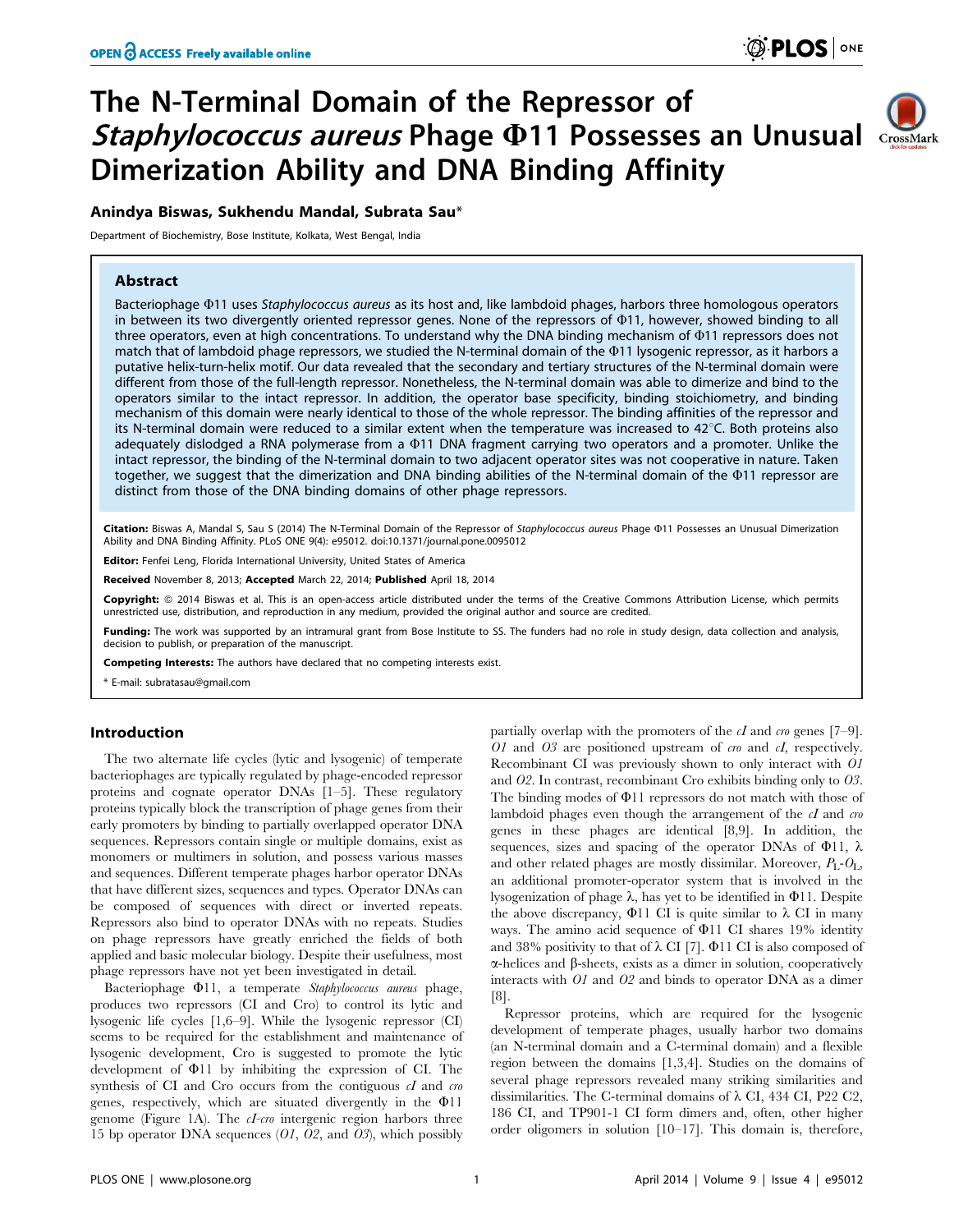

Figure 1. Gel shift assay. (A) Graphic illustration of the  $\Phi$ 11 immunity region (not drawn to scale). The three 15 bp operators (O1, O2, and O3; rectangular boxes) in the cl-cro intergenic region, the cl- and cro-specific open reading frames (divergent arrows), and the DNA fragments (black bars) generated from the immunity region (for gel shift or footprint assays) are shown. (B-E and G) Autoradiograms of gel shift assays with different  $\frac{3}{2}$ labeled DNA fragments (shown at the bottom left corner) and the indicated amounts of rNTD or rCI. The shifted complex is represented by either I/II or arrowheads. (F) Plots of the percent of operator bound versus the rNTD or rCI concentration were generated using the data from the scanned autoradiograms shown in panels D, E and G. The curves obtained from the equilibrium binding analysis of rCI to O1 and rNTD to O1 or O2 DNA are presented. doi:10.1371/journal.pone.0095012.g001

involved in the self-association of these repressors. The C-terminal domain-mediated self-association of  $\lambda$  CI appears to be crucial for the binding of this regulatory protein to adjacent and distant operator sites [1,18]. The N-terminal domains of  $\lambda$  CI, 434 CI, P22 C2 and TP901-1 CI exist as monomers in solution [10– 12,19]. Furthermore, structural studies revealed that the Nterminal domains of both P22 C2 and 434 CI are monomeric in nature [20–22]. In contrast, the crystal structure of the N-terminal domain of  $\lambda$  CI showed that it is dimeric in nature [23]. The Nterminal domain of 186 CI also dimerizes weakly in solution but is unable to function in vivo  $[14]$ . Surprisingly, the N-terminal domain of 186 CI and those of the lambdoid phage repressors possess analogous structures even though their sequences share very little homology [16]. The N-terminal domains of all of the above phage repressors, however, bind operator DNA very weakly [10–12,14,19]. Structural investigations have revealed that the Nterminal domains of  $\lambda$  CI, 434 CI, and P22 C2 bind their respective operator DNAs as dimers [12,24–27]. Very recently, the N-terminal domain of TP901-1 CI was shown to form a complex with one half of the cognate operator DNA [19]. All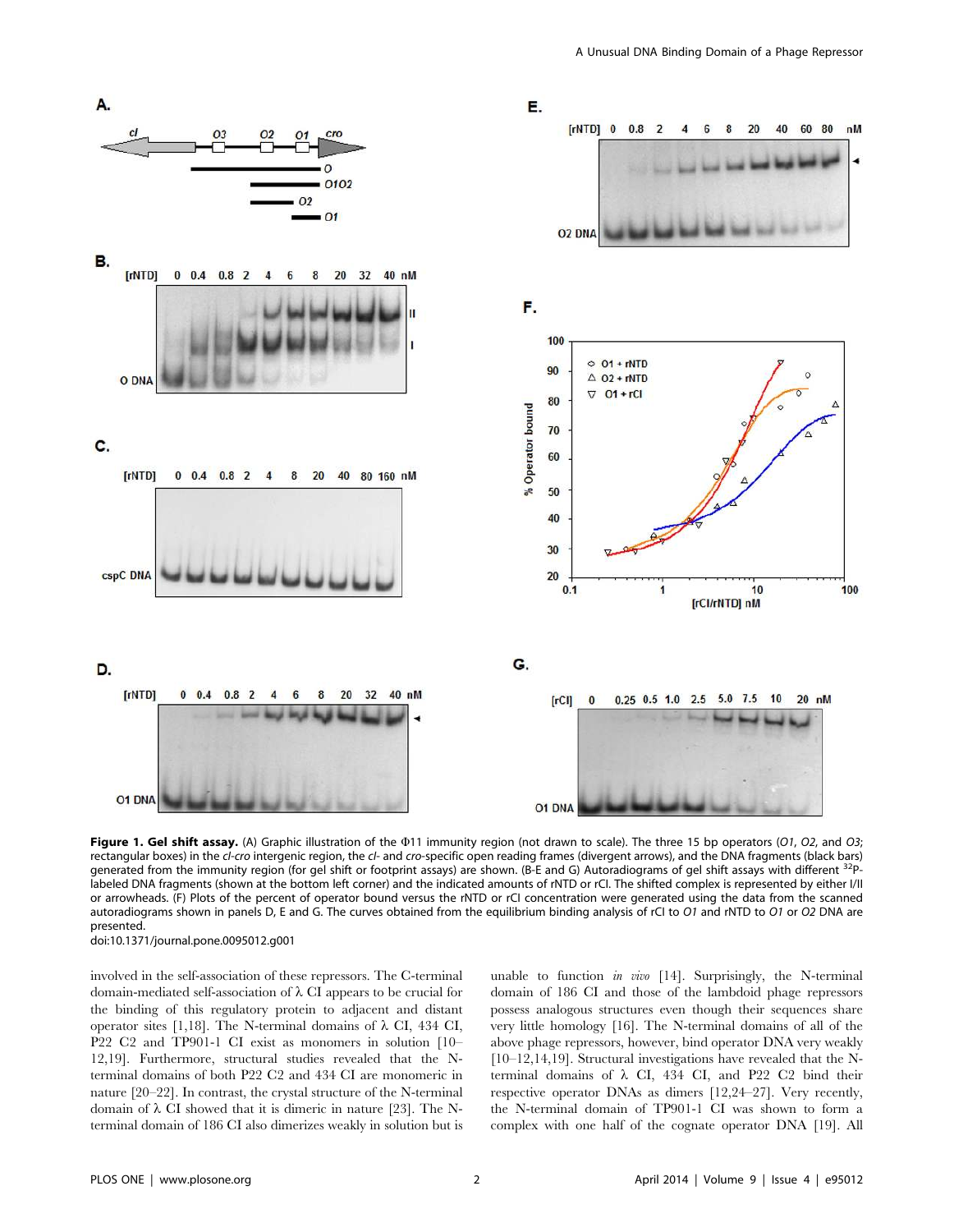structural studies unanimously indicate that the N-terminal domains of phage repressors bind to cognate operator DNA via their helix-turn-helix (HTH) motifs [16,19,23–25,28]. The structure-function relationships of the N-terminal domains of most other phage repressors have not yet been demonstrated.

The  $\Phi$ 11 CI monomer carries 239 amino acid residues and is composed of an N-terminal domain (NTD), a C-terminal domain (CTD), and a very small protease-sensitive region between two domains [8]. The CTD shares significant similarity to the Cterminal domains of the E. coli LexA and lambdoid phage repressors indicating its participation in the dimerization of  $\Phi$ 11 CI [7,8]. Conversely, the NTD is likely employed in  $\Phi$ 11 operator DNA binding, as it carries a putative helix-turn-helix (HTH) motif [7]. The tentative HTH motif of the NTD belongs to the HTH-XRE family of transcriptional regulators [7]. Several of these regulators (e.g. XdrA, Stl, PsdR, SinR, etc.) are involved in bacterial pathogenesis [29–33]. Currently, little is known about the DNA binding regions of most of these regulators, particularly those belonging to staphylococcal systems. In the present study, we investigated the structure and function of the  $\Phi$ 11 CI NTD using recombinant NTD (rNTD) as a model protein. Our data indicated that the dimerization and operator binding abilities of the Nterminal domain of this  $\Phi$ 11 repressor are significantly different from those of the N-terminal domains of other phage repressors.

# Materials and Methods

# **Materials**

Acrylamide, bis-acrylamide, DMS (dimethyl sulfate), glutaraldehyde, IPTG (isopropyl  $\beta$ -D-1-thiogalactopyranoside), and PMSF (phenylmethane sulfonylfluoride) were purchased from Sigma (St. Louis, USA), SRL (Mumbai, India) and Merck (Mumbai, India). The alkaline phosphatase-tagged goat antimouse antibody (IgG1-AP), anti-His antibody, and Ni-NTA resin were purchased from Santa Cruz Biotechnology Inc. (Dallas, USA) and Qiagen (Hilden, Germany), respectively. The PCR kit, plasmid isolation kit, restriction and modifying enzymes, QIAquick gel extraction kit, oligonucleotides, protein and DNA markers were procured from Qiagen, Hysel India Pvt. Ltd. (New Delhi, India), and Genetix Biotech Asia Pvt. Ltd. (New Delhi, India). [γ-<sup>32</sup>P]ATP was purchased from BARC (Mumbai, India). Growth medium was obtained from Difco Laboratories (Detroit, USA). E. coli core RNA polymerase was acquired from Epicenter (Hyderabad, India).

#### Bacterial Strains, Plasmid and Oligonucleotides

All of the bacterial strains and plasmids used in this study are listed in Table S1. Escherichia coli cells were routinely grown in Luria-Bertani broth supplemented with and without the appropriate antibiotic [34]. E. coli strain that harbors a derivative of plasmid pET28 (Novagen, USA) was induced with IPTG [34]. E. coli strain BL21(DE3) and plasmid pET28a were obtained as gifts from the late Dr. P. Roy (Bose Institute). All of the oligonucleotides used in this study are listed in Table S2.

# Basic DNA and Protein Methods

Plasmid DNA isolation, polymerase chain reaction (PCR), DNA estimation, DNA treatment with restriction and modifying enzymes, DNA transformation, agarose gel electrophoresis, DNA fragment purification, and DNA fragment labeling with [ $\gamma$ -<sup>32</sup>P]ATP were performed using the standard methods [34,35] or according to the protocols provided by the respective manufacturers (Qiagen, Fermentas GmbH, and Bangalore Genei Pvt. Ltd.). The sequences of all DNA fragments constructed by PCR were confirmed by DNA sequencing. The total protein content was determined by Bradford assay using bovine serum albumin as the standard [36]. Native, SDS, and urea PAGE, polyacrylamide gel staining and Western blot experiments were carried out as described previously [35].

# Construction of Plasmids and Strains

To express  $\Phi$ 11 CI with a C-terminal histidine-tag (designated rCI), plasmid p1304 (Table S1) was constructed by cloning a DNA fragment (amplified with Taq DNA polymerase using pSAU1220 DNA [7] as the template and the primer pairs AN-C1 and AN-C2) into pET28a. To express rNTD, p1315 (Table S1) was generated by cloning a DNA fragment (amplified with Taq DNA polymerase using pSAU1220 DNA [7] as the template and the primer pairs NTD1 and NTD2) into pET28a. Strains SAU1304 and SAU1315 (Table S1) were created by transforming E. coli BL21 (DE3) with the plasmids p1304 and p1315, respectively.

#### Purification of Recombinant Proteins

rCI, rNTD and His- $\sigma^A$  (primary sigma factor of S. *aureus* with a histidine tag) were purified from E. coli strains SAU1304, SAU1315, and SAU1283, respectively, using standard methods [7,37]. Briefly, IPTG-induced cells were ruptured in buffer B [20 mM Tris-HCl (pH 8.0), 300 mM NaCl, 10 mM imidazole,  $5\%$  glycerol and  $10 \mu g/ml$  PMSF], followed by purification of the polyhistidine-tagged recombinant protein (rCI or rNTD or His- $\sigma^A$ ) from the crude extract by Ni-NTA column chromatography (Qiagen). The eluted proteins were dialyzed against buffer C [10 mM Tris-HCl (pH 8.0), 200 mM NaCl, 1 mM EDTA, and  $5\%$  glycerol] for 12–16 h at 4°C. All proteins in buffer C were stored on ice until use. The molar concentrations of the recombinant proteins were determined using the molecular masses of their respective monomeric forms.

# Structural Investigation of Recombinant Proteins

To obtain information about the structures of rCI and rNTD, their far-UV circular dichroism (CD) spectra (200–260 nm) and near-UV CD spectra (250–310 nm) were collected as previously described [38]. The protein concentration in the near-UV CD experiment was  $30 \mu M$ , and that in the far-UV CD experiment was  $10 \mu$ M. To estimate the extent of secondary structure in the proteins, all far-UV CD spectra were analyzed with CDNN software [39].

To learn about the oligomeric status of rCI and rNTD in solution, these recombinant molecules  $(1-5 \mu M)$  were respectively crosslinked using glutaraldehyde (0.1%) as previously described [7]. To verify the chemical crosslinking data, analytical gel filtration chromatography of rCI and rNTD (each  $10-20 \mu M$ ) in buffer C (supplemented with  $10 \text{ mM}$   $\beta$ -mercaptoethanol) was carried out as reported earlier [7].

# Synthesis and Labeling of DNA Fragments

For gel shift assays, various DNA fragments (O, O1O2, O1, O2, and  $\epsilon s p C$ ) were prepared using a similar procedure to that reported previously [8]. Briefly, the O and O1O2 DNA fragments were synthesized by PCR using pSAU1201 (Table S1) and the primer pairs IIa/pHC1 and pHC1/pHC2, respectively (Table S2). The O1 and O2 DNA fragments were made by combining and annealing the oligonucleotides PCR11/PCR21 and IIa/IIb, respectively (Table S2). The  $cspC$  DNA fragment was generated by PCR using S. aureus Newman DNA [7] as a template and the primers CSP4 and CSP6. All of the DNA fragments were separated by agarose gel, purified and labeled with  $\lbrack \gamma^{-32}P \rbrack \text{ATP}$  as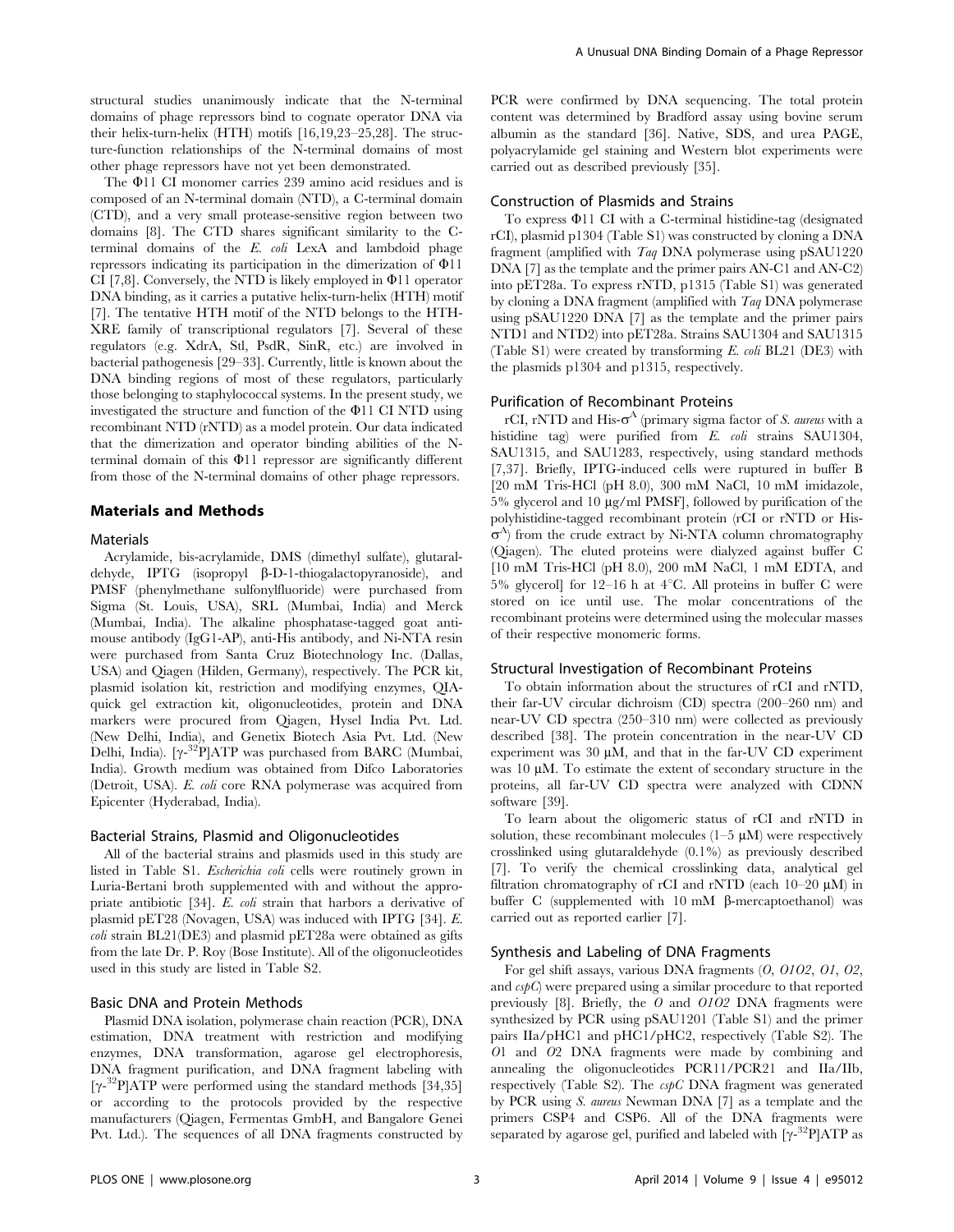described [8]. With the exception of the  $cspC$  DNA fragment, all DNA fragments carry one or more  $\Phi$ 11 operator sequence (Figure 1A).

In the DMS footprinting experiment, the labeling of O DNA was carried out by two ways as follows. To label the top strand of O DNA with <sup>32</sup>P, O DNA was generated by PCR using pSAU1201 DNA, pHC1 and the <sup>32</sup>P-labeled pHC2. To label the bottom strand of O DNA with  $^{32}P$ , O DNA was PCR amplified using pSAU1201 DNA, <sup>32</sup>P-labeled pHC1 and pHC2. All of the labeled DNA fragments were separated by agarose gel and purified.

# Gel Shift Assay

To determine the operator DNA binding affinities of rCI and rNTD, the equilibrium binding of these recombinant proteins to different  $^{32}P$ -labeled DNAs (*O*, *O1O2*, *O1*, *O2*, *cspC*) was studied by gel shift assay essentially as stated previously [7,8]. Briefly, different amounts of rCI or rNTD were incubated with  $\sim$ 0.1 nM  $^{32}$ P-labeled DNA on ice for 20 min. After adding loading dye (without SDS), the reaction mixtures were analyzed by native PAGE. The binding of the proteins to O1 or O2 were investigated by 10% native PAGE, and the remainder of the DNA-protein interactions were studied by 6% PAGE. The amounts of bound and unbound DNA were determined using the data from the scanned autoradiogram. The  $K<sub>D</sub>$  (equilibrium dissociation constant at the half-maximal binding concentration of the protein) values for the interaction between the DNA and protein (rCI or rNTD) were calculated by sigmoidal fitting of the gel shift assay data using Microcal Origin (version 6.0).

To study the cooperative binding activity of rNTD, the binding of varying concentrations of this macromolecule to  $32P$ -labeled O1O2 DNA was investigated by gel shift assay as stated above. The cooperativity parameter was determined from the data from the scanned autoradiogram using standard methods [40].

To gain an understanding of the gene regulatory activity of rNTD and rCI, a different gel shift assay was carried out using a published procedure [37] with modifications. Either rNTD or rCI (50–100 nM) was added to 20 µl buffer C containing 0.1 nM  $^{32}P$ 0102 DNA and/or RNA polymerase  $(33 \text{ nM} \text{ His-} \sigma^A$  and 15.4 nM E. coli core RNA polymerase). After 20 min of incubation on ice, gel loading dye (without SDS) was added to the reaction mixture, and the assay was performed as described above.

To obtain insight on the binding stoichiometry of rNTD, a gel shift assay was performed using higher rNTD concentrations  $(0.08-1.6 \mu M)$ , 0.4  $\mu$ M cold *O1* DNA, and 0.1 nM <sup>32</sup>P-labeled *O1* DNA. The rNTD used in the binding stoichiometry experiment and gel shift assay was assumed to possess 80% activity at  $0^{\circ}$ C.

#### DMS Protection Assay

The DMS protection assay was performed as previously reported [8]. rNTD (1  $\mu$ M) was incubated with 50 nM  $^{32}$ Plabeled O DNA  $(\sim 5000 \text{ cm})$  in buffer C for 20 min at room temperature. The rNTD-O DNA complex was treated with 0.2% DMS for 2 min at room temperature, followed by the termination of the reaction with DMS stop solution [1.5 M sodium acetate ( $pH$  7.0), 1 M  $\beta$ -mercaptoethanol]. Next, the DNA (designated as experimental DNA) was purified from the reaction mixture by passing it through a phenol and chloroform (1:1) extraction step and then an ethanol precipitation step. Similarly, DNA was purified from DMS-treated, labeled O DNA without rNTD (designated as control DNA). G-specific DNA fragments were generated from both the experimental and control DNAs using a standard procedure [41]. The DNA fragments were resolved on a 6% polyacrylamide gel containing urea along with adenosine plus guanine sequencing ladders, which were made from the same

labeled O DNAs by a standard method [7]. The separated DNA fragments in the gel were visualized using a Typhoon Trio<sup>+</sup> phosphorimager (GE Healthcare).

# Homology Modeling

To identify a template to develop a three-dimensional model of the NTD, the PDB was searched by PSI-BLAST (http://www. ncbi.nlm.nih.gov/BLAST) using amino acid residues 1-118 of this  $\Phi$ 11 CI domain. The best template (*E* value: 3e-06) was the NMR structure of the C-terminal domain of the Mbf1 protein of Trichoderma reesei (PDB ID: 2JVL) [42]. The C-terminal domain of Mbf1 (amino acid residues 29–92) showed 33% identity and 57% positivity with amino acid residues  $4-65$  of  $\Phi$ 11 CI (data not shown). A structural model of the NTD was generated with Swiss-Model (http://ExPasy.org) using 2JVL (chain A) as the template. Molecular visualization of the resulting model was achieved with Swiss-PDB Viewer (http://ExPasy.org) and PyMol (http:// PyMol.org).

# Statistical Analysis

All data are presented as the mean and standard deviation of at least three independent experiments. The mean, standard deviation, and  $p$  values were calculated using the AVERAGE, STDEV, and TTEST functions of the Microsoft Excel, respectively. Two results were considered significantly different if the related  $p$  value was  $\leq 0.05$ .

#### Results and Discussion

# Purification, physicochemical properties and structures of rCI and rNTD

To obtain information on the structure and DNA-binding activity of the NTD of  $\Phi$ 11 CI, we purified recombinant NTD (rNTD) by affinity column chromatography (Figure 2A). rNTD is composed of amino acid residues  $1-118$  of  $\Phi$ 11 CI and an additional eight amino acid residues (including a stretch of six histidine residues) at its C-terminus. To properly compare the structure and function of rNTD with those of intact  $\Phi$ 11 CI,  $\Phi$ 11 CI with a C-terminal histidine tag (rCI) was designed and purified in similar manner (Figure 2A). Both rNTD and rCI reacted with an anti-his antibody (Figure 2B), and their molecular masses nearly matched with their calculated molecular masses. His-CI (Nterminal histidine-tagged  $\Phi$ 11 CI, which we purified in an earlier work [8], was not used, as it carries 37 additional amino acid residues and its purification protocol is comparatively complex.

To determine the secondary structures of rCI and rNTD, the far-UV CD spectra of these macromolecules were recorded as described in the Materials and Methods section. Figure 2C shows that the spectrum of each protein is composed of two peaks with large negative ellipticity at  $\sim$ 208 and  $\sim$ 222 nm, suggesting the presence of an  $\alpha$ -helix in each protein. Analysis of the spectra by CDNN [39] suggested that rNTD is composed of  $\sim$ 33%  $\alpha$ -helix, ~17%  $\beta$ -sheet, and ~33% coil, whereas rCI carries ~22%  $\alpha$ helix,  $\sim$ 23%  $\beta$ -sheet and  $\sim$ 39% coil. To confirm the above data, we generated a structural model of the  $\Phi$ 11 CI NTD using a template that was different from our earlier template [8]. All of our modeling investigations, however, suggested that a significant proportion of  $\alpha$ -helix in CI is contributed by its N-terminal domain, as the NTD is primarily composed of a-helix (Figure 2D).

The near UV CD spectrum (250–350 nm) of a protein usually provides clues about its tertiary structure [43]. This type of spectrum generally originates from the presence of aromatic amino acids, disulfide bonds and cofactors in the protein. Both rNTD and rCI possess all of the aromatic amino acid residues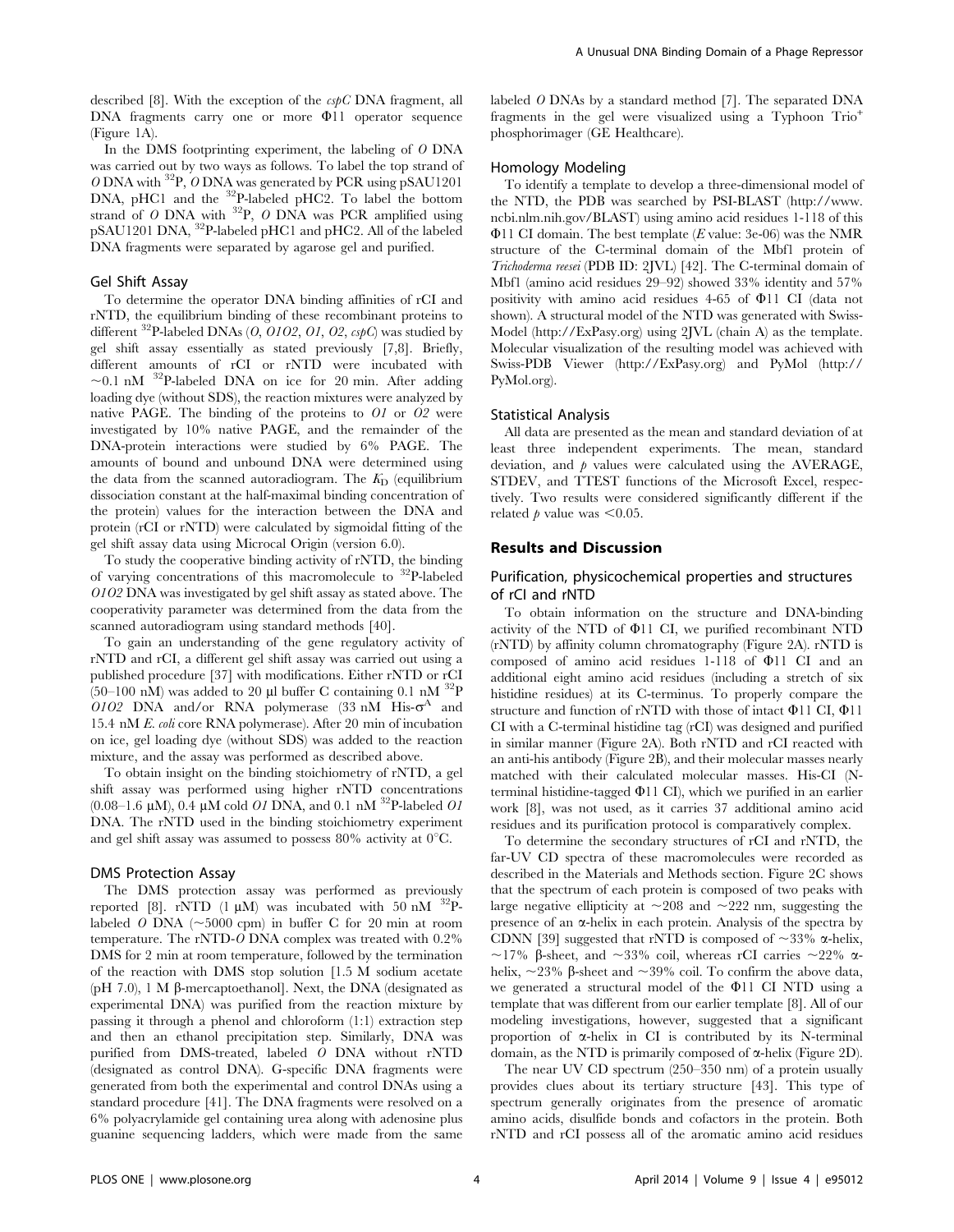

Figure 2. Purification and properties of rNTD and rCI. (A) 13.5% SDS-PAGE analysis of the elution fractions prepared from the SAU1315 (lane 1) and SAU1304 (lane 2) cell extracts. The rNTD- and rCI-specific protein bands are indicated. The molecular masses (in kDa) of the marker protein bands (M) are shown on the right side of the gel. (B) Western blot analysis of the elution fractions prepared from the SAU1315 (lane 1) and SAU1304 (lane 2) cell extracts. The rNTD-, rCI-, and marker protein-specific bands are noted. (C) Far UV CD spectra of rNTD and rCI. (D) Three-dimensional structural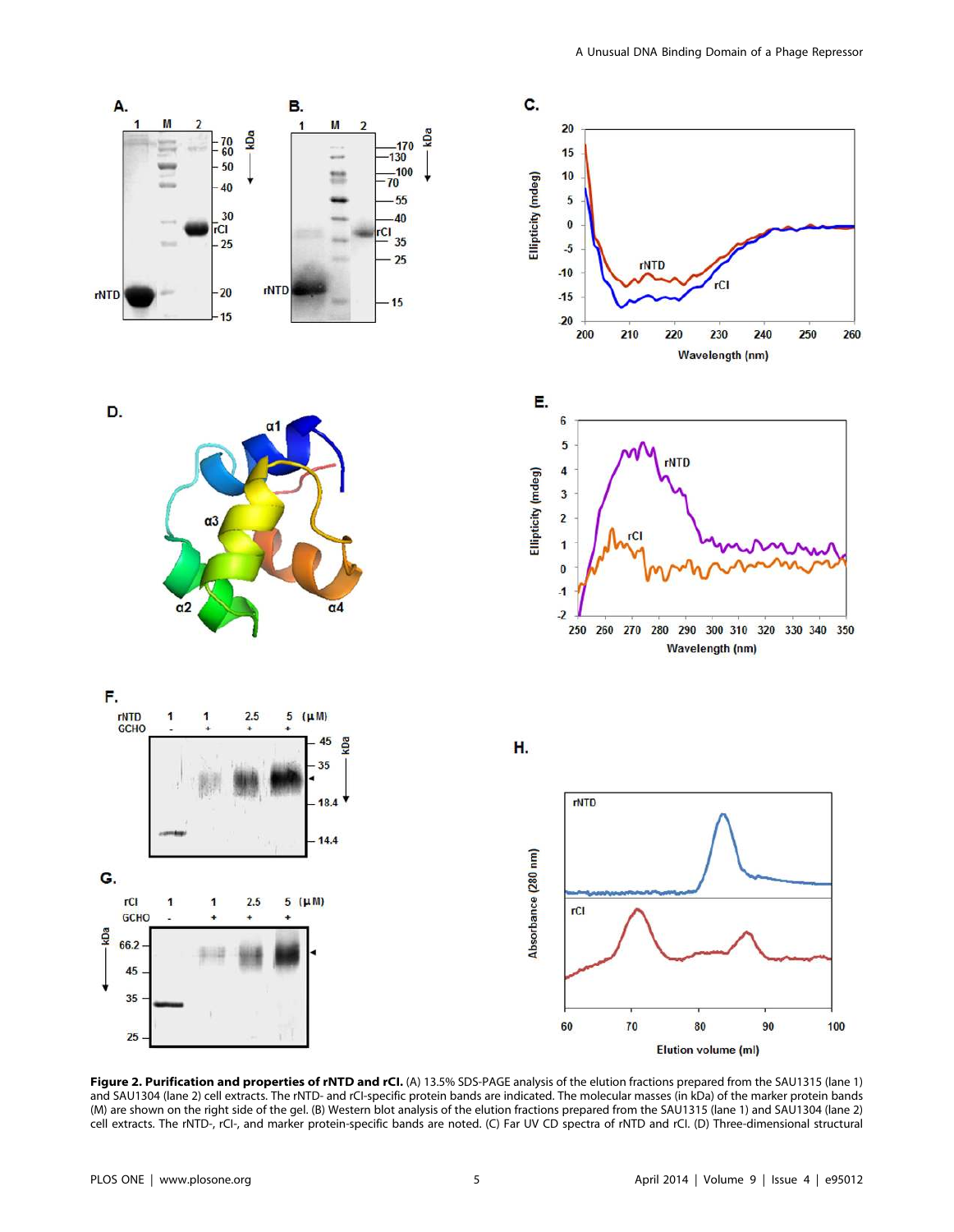model of the N-terminal domain of  $\Phi$ 11 Cl. (E) Near UV CD spectra of rNTD and rCl. (F, G) Chemical crosslinking of rNTD and rCl. The proteins were treated separately with glutaraldehyde (GCHO), followed by analysis using 13.5% SDS-PAGE. The arrowheads indicate the dimer-specific protein band. The molecular masses (in kDa) of the marker protein bands are shown on the right or left side of the gels. (H) Gel filtration chromatography of rNTD and rCI by a standard procedure, as described in the Materials and Methods section. doi:10.1371/journal.pone.0095012.g002

except for Trp. In addition, there are three Cys residues in rCI. To learn about the tertiary structures of rNTD and rCI, we recorded the near UV-CD spectra of these macromolecules as described in the Materials and Methods. Figure 2E shows that the near UV CD spectrum of rNTD drastically differed from that of rCI. While the spectra of rNTD possessed a flattened peak of positive ellipticity at  $\sim$ 267–280 nm, that of rCI contained a compressed peak of positive ellipticity at  $\sim$ 260–280 nm. The ellipticity value of the peak in the near UV CD spectrum of rCI was approximately 72% less than that of rNTD. A disulfide bond usually yields a peak at 260 nm, whereas Phe and Tyr result in peaks at  $\sim$ 255–270 and  $\sim$ 275–282 nm, respectively [43]. The peak in the spectrum of rNTD, therefore, may have arisen due to the fusion of Phe- and Tyr-specific peaks. In contrast, the origin of the spectrum of rCI seems to be more complicated, as it did not show any clear Tyrspecific peak. The data, however, suggest that rNTD and rCI possess dissimilar tertiary structures. Various factors (such as protein rigidity, hydrogen bonding, polar groups, number of aromatic amino acid residues, interaction between closely situated aromatic amino acid residues, etc.) have been reported to affect the near UV CD spectrum of a protein [43]. The different tertiary structure of rCI may be due to the presence of additional aromatic amino acid residues in this protein (five Phe and five Tyr). In addition, its three Cys residues may also contribute to the near UV CD spectra of rCI.

To determine whether rNTD exists as a monomer or oligomer in aqueous solution, we carried out glutaraldehyde-mediated crosslinking of this protein as described in the Materials and Methods section. Figure 2F shows the formation of a  $\sim$  30 kDa protein species in a reaction containing  $1-5 \mu M$  rNTD in the presence of glutaraldehyde, indicating the dimerization of rNTD in solution. As previously noted for His-CI [8], rCI also formed dimers in solution under similar conditions (Figure 2G).

To verify this chemical crosslinking data, we also analyzed rCI and rNTD by gel filtration chromatography. Figure 2H revealed that rNTD at 10  $\mu$ M yielded a single peak with an elution volume of 83.5 ml, whereas rCI at the same concentration resulted in two peaks with retention volumes of  $70.88$  and  $87.38$  ml. At  $20 \mu M$ , both rNTD and rCI resulted in peaks with similar elution volumes (data not shown). Using the elution profiles of conalbumin (75 kDa), ovalbumin (43 kDa), carbonic anhydrase (29 kDa), and cytochrome C (12.327 kDa), the apparent molecular mass of rNTD was determined from its elution profile as  $\sim$ 34.71 kDa. Similar analysis revealed that the two peaks of rCI corresponded to the molecular masses of  $\sim$  95.11 and  $\sim$ 25.46 kDa. Sequence analysis showed that the molecular masses of the rNTD and rCI monomers were  $\sim$ 14.95 and  $\sim$ 28.22 kDa, respectively. Taken together, we suggest that rNTD solely exists as a dimer in aqueous solution. The relatively early elution of dimeric rNTD may be a result of its extended conformation. In contrast, the two peaks of rCI roughly matched to trimers and monomers in aqueous solution. We ruled out the synthesis of rCI trimers, as our present crosslinking study and the previous studies with His-CI [7] detected dimeric rCI in solution. It is likely that dimeric rCI possesses an enlarged conformation, which led to its early elution at  $10-20 \mu M$ . Similarly, the later elution of monomeric rCI may be due to its compact conformation.

## Binding of rNTD to the  $\Phi$ 11 cI-cro Intergenic Region

To determine whether rNTD is capable of binding to the primary immunity region of  $\Phi$ 11 (Figure 1A), we performed a gel shift assay using  $0-40$  nM rNTD and  $32$ P-labeled O DNA as depicted in the Materials and Methods. Figure 1B reveals the gradual formation of two shifted complexes (I and II) with increasing concentrations of rNTD. Complexes I and II appeared at  $\sim$ 0.4 nM and  $\sim$ 2 nM rNTD, respectively. The intensity of complex I increased steadily up to  $\sim$  4 nM rNTD and then dropped dramatically starting at 20 nM rNTD. Conversely, the intensity of complex II was progressively augmented when the concentration of rNTD was increased from 2 to 40 nM. Together, these data indicate the presence of two binding sites for rNTD in the cI-cro intergenic region.

To understand whether the binding of rNTD to the cI-cro intergenic region is specific, a gel shift assay was carried out using 0–160 nM rNTD and <sup>32</sup>P-labeled S. aureus cspC DNA (carrying no  $\Phi$ 11 CI binding site). Figure 1C shows no binding of rNTD to the  $cspC$  DNA, indicating that interaction between this protein and  $O$ DNA is specific under the study conditions.

To uncover whether rNTD binds to the same operator DNA sites as reported for His-CI [8], additional gel shift assays were carried out using varying concentrations of rNTD and <sup>32</sup>P-labeled O1 or O2 DNA. As anticipated, both O1 (Figure 1D) and O2 (Figure 1E) resulted one shifted complex at the rNTD concentrations used in this investigation. The plot of the percentage of operator DNA bound versus the rNTD concentration, which was generated using the data from the scanned autoradiograms (Figures 2D and 2E), revealed that the  $K_D$  values for the interactions between rNTD- $O1$  and rNTD- $O2$  were  $3.13\pm0.51$ and  $7.83\pm0.44$  nM, respectively (Figure 1F). These data suggest that the operator DNA binding affinity of rNTD to  $O1$  is nearly 150% higher than that to  $O2 (p = 0.003)$ .

To examine whether the operator DNA binding affinity of rNTD differs from that of rCI, we also performed a gel shift assay using 0.25–20 nM rCI and  $^{32}$ P-labeled *O1* DNA. The plot of the scanned data from Figure 1G shows that the  $K<sub>D</sub>$  value for the interaction between rCI-O1 was  $3.17 \pm 0.75$  nM (Figure 1F), indicating that both rNTD and rCI possess comparable operator DNA binding affinities  $(p = 0.46)$ .

#### Interaction between rNTD and the 15 bp Operator DNAs

His-CI was previously reported to interact with a total of eleven G (guanine) bases within the O DNA sequence [8]. More precisely, His-CI interacts with four G bases in each of the 15 bp O1 and O2 operator DNAs. The remainder of the interacting G bases are located in the spacer region between the 15 bp O1 and O2 operator DNAs. To determine whether rNTD interacts with the same G bases in the operator DNA, we performed a DMS protection assay with and without this recombinant domain and  ${}^{2}P$ -labeled O DNA. The autoradiograms showed that the intensities of six bottom-strand G bases (-41G, -43G, -63G, - 67G, -74G, -76G) and four top-strand G bases (-33G, -35G, -46G, and -68G) in the O DNA were remarkably decreased in the presence of a saturating amount of rNTD (Figure 3A). All of the rNTD-protected G bases were situated in and around the 15 bp O1 and O2 operators (Figure 3B). These rNTD-interacting G bases have also been shown to exhibit protection with His-CI [8]. The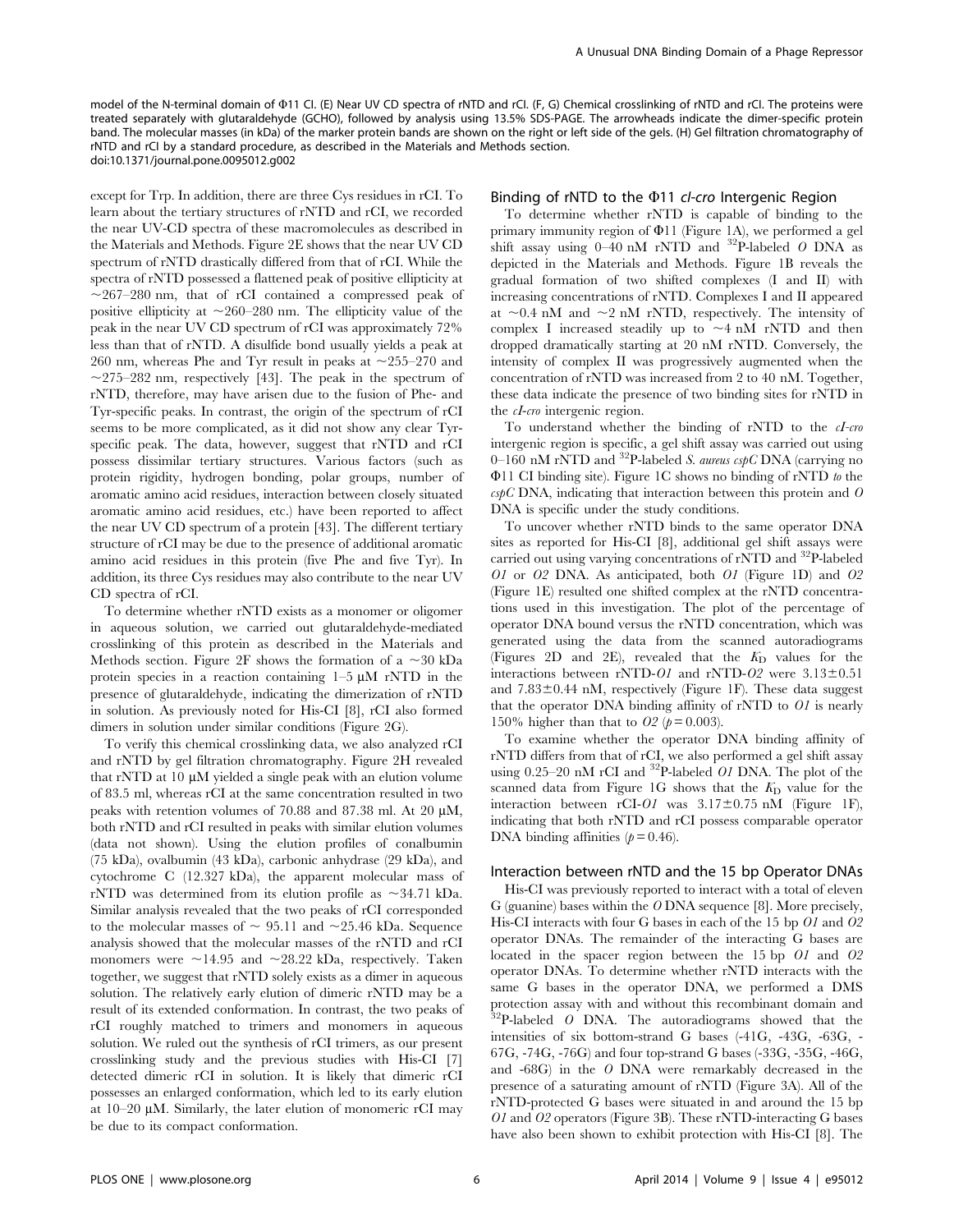only base that previously showed an interaction with His-CI but was not protected by rNTD was the top-strand base -56G. In addition, the intensity of the top-strand base -40G was notably increased, indicating the increased exposure of this base, which was due to the conformational alteration of the O DNA in the presence of rNTD. Interestingly, the intensities of different G bases (-53G on the top strand and -36G and -49G on the bottom strand) are increased when His-CI binds this operator DNA [8]. Despite the minor discrepancy in binding, these results confirm the gel shift assay data (see above) and clearly show that there is an interaction between rNTD and the 15 bp O1 and O2 DNAs. Furthermore, like the interaction between His-CI and the operator DNA, the interaction between rNTD and the operator DNA occurs through the major groove of the operator DNA helix, as the N7 of each G base is methylated by DMS and remains exposed in the major groove of the B-DNA helix [1].

#### Binding Cooperativity

 $rNTD$ 

We previously reported that the binding of His-CI to O1 and O2 is cooperative in nature [8]. To determine whether dimeric rNTD retains the cooperative binding activity of W11 CI, we performed a gel shift assay using varying concentrations of rNTD and <sup>32</sup>Plabeled O1O2 DNA as described in the Materials and Methods. The autoradiogram showed two shifted complexes (I and II) in the

 $rNTD$ 

**B.** 

presence of increasing concentrations of rNTD (Figure 4A). Complex I emerged at 0.4 nM, reached a maximum level at 2 nM and began to decrease at rNTD concentrations of  $\geq 6$  nM. Conversely, complex II was barely detectable at 2 nM, but at 4– 20 nM rNTD, it was observed as the major form. The plot of the percentage of O1O2 DNA bound versus the rNTD concentration (constructed using the data presented in Figure 4A) revealed that complex I contained  $61.94\pm1.33\%$  of the O1O2 DNA at 2 nM rNTD (Figure 4B). At this rNTD concentration, the amount of O1O2 DNA in complex II and the amount of the unbound O1O2 DNA were  $14.61\pm0.13$  and  $23.45\pm1.20\%$ , respectively. As demonstrated previously [40], for cooperative binding, there should be less than 50% DNA in complex I and greater than 25% DNA in complex II at 2 nM rNTD. Thus, our results do not suggest the cooperative binding of rNTD to the two 15 bp operators in the O1O2 DNA fragment.

#### Binding Stoichiometry

To determine whether rNTD, like His-CI [8], binds to the 15 bp operator DNA as a dimer, we performed a gel shift assay using very high concentrations of both rNTD and O1 DNA. To strongly activate the formation of the rNTD-O1 complex, the concentration of O1 DNA in this experiment was kept nearly 125 fold above the  $K<sub>D</sub>$ . Under the conditions stated above, nearly all of



Methods for details) using rNTD (+) or no rNTD (-) and O DNA, which was labeled either on the top (Top) or bottom (Bottom) strand. The arrowhead and star indicate the protected guanine (G) base and hypermethylation site, respectively. (B) Summary of the DMS protection footprints. The sequence of the  $\Phi$ 11 cl- cro intergenic region shows the locations of the three 15 bp O1, O2, and O3 sites (solid boxes). The hypermethylated base and protected G bases, identified in panel A, are indicated by arrowheads and stars, respectively. The start codons of Cro and CI are represented by angled arrows. The whole sequence was numbered considering the first base of the Cro start codon as +1. doi:10.1371/journal.pone.0095012.g003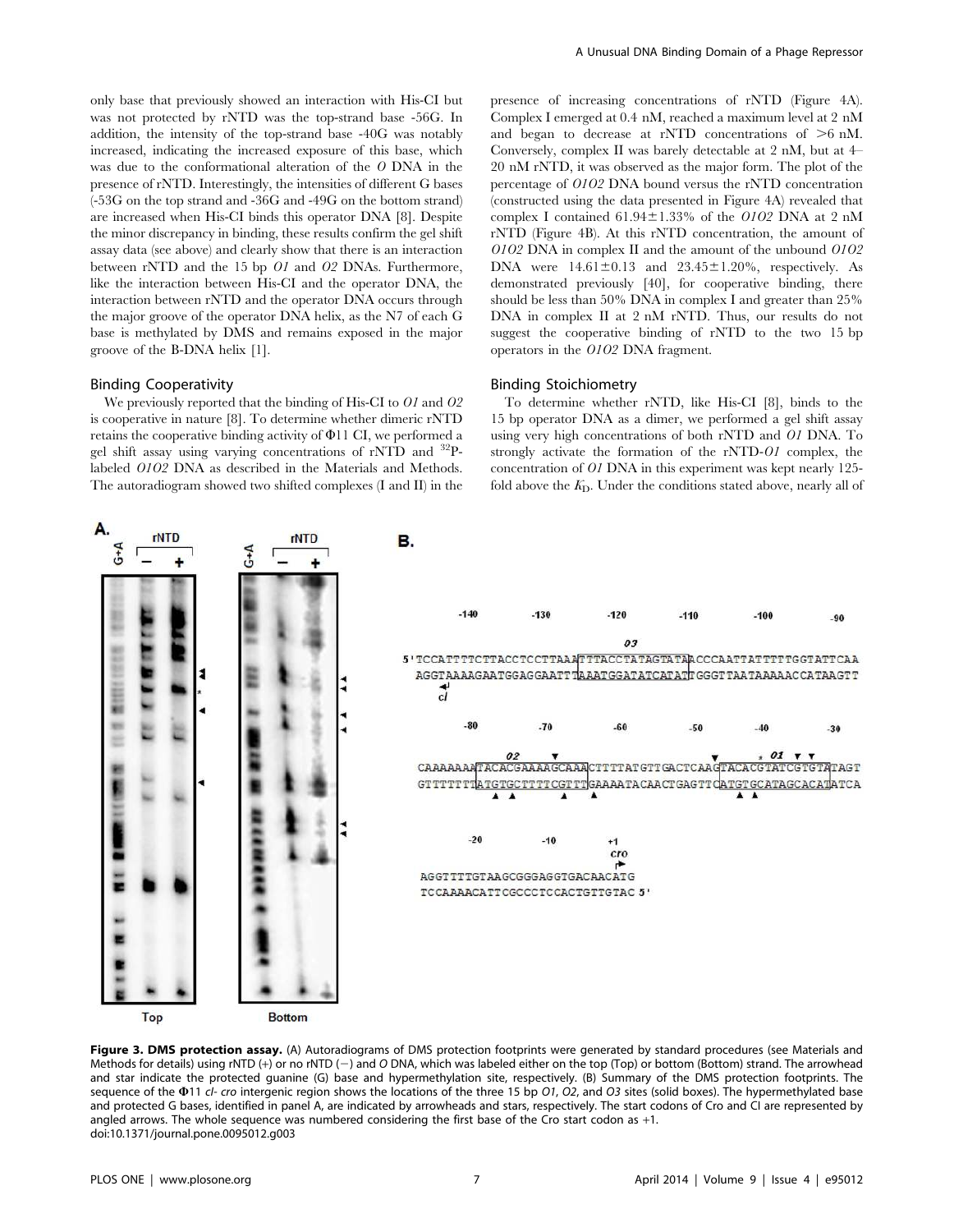

Figure 4. Cooperative binding activity of rNTD. (A) The autoradiogram of the gel shift assay shows the equilibrium binding of rNTD to  $32P$ -labeled O1O2 DNA. Using the data from the scanned autoradiogram, the amounts of unbound O1O2 DNA and that bound in the shifted complexes (I and II) were determined and plotted against the respective rNTD concentrations. Traces I, II, and f indicate the status of the O1O2 DNA in complexes I and II and in its unbound state. The data obtained from the traces were analyzed by a standard method as described in the Materials and Methods section. All traces are best-fit traces.

doi:10.1371/journal.pone.0095012.g004

the O1 DNA was shifted at rNTD concentrations of 0.8  $\mu$ M and higher (Figure 5A). A plot, which was generated using the scanned data from several such gel shift assays, revealed that the rNTD binding was saturated when the ratio of the rNTD concentration to the O1 DNA concentration reached  $\sim$  2.0 (Figure 5B). Together, these data suggest that rNTD, like His-CI [7], binds to the 15 bp operator DNA as a homodimer.

# Effects of rNTD and rCI on the RNA polymerase-O1O2 DNA complex

Our preliminary investigations revealed that there are two divergently oriented promoters in the  $\Phi$ 11 *cI-cro* intergenic region. These promoters must be responsible for transcribing two divergently situated  $\Phi$ 11 repressor genes [6]. In  $\lambda$  and other related phages, the binding of repressors to cognate operators prevents the binding of RNA polymerase to overlapped early promoters  $[1]$ . To determine whether  $\Phi$ 11 CI and its N-terminal derivative also possess this property, we studied the binding of a heterologous RNA polymerase to labeled O1O2 DNA in the presence and absence of varying concentrations of rNTD or rCI. The  $0102$  DNA fragment was chosen because it carries the  $\Phi$ 11 cro promoter (Biswas and Sau, unpublished observation). Figure 6 shows that the binding of RNA polymerase or rNTD to O1O2 resulted in one shifted band (II/V or I), whereas the binding of rCI to the same DNA formed two shifted bands (III and IV). Band II/ V was most likely generated by the binding of the RNA polymerase to the promoter of the cro gene. In contrast, the binding of rNTD or rCI to two operators in O1O2 produced the bands I, III, and IV. Interestingly, the intensity of band II/V was decreased substantially when rNTD or rCI was added to the reaction mixture. These data suggest that rNTD and rCI affect the binding of RNA polymerase to the  $\Phi$ 11 *cro* gene promoter.

### Effects of Temperature on rNTD

Increasing the incubation temperature from  $25^{\circ}$ C to  $42^{\circ}$ C has been shown to significantly affect both the structure and DNA binding activity of His-CI [7,8]. As the melting temperature of DNA is higher than  $42^{\circ}$ C, the structural alteration of His-CI was suggested to be responsible for its reduced DNA-binding affinity at this temperature. To analyze the effect of temperature on the structure and function of the NTD, we first recorded the far-UV CD spectra of rNTD at both  $25^{\circ}$ C and  $42^{\circ}$ C. Spectra of rCI were also recorded at  $25^{\circ}$ C and  $42^{\circ}$ C for comparison. Figure 7A shows that the peaks in the spectrum of rNTD at  $\sim$ 208 and  $\sim$ 222 nm were considerably decreased with the increase in the incubation temperature of this protein from  $25^{\circ}$ C to  $42^{\circ}$ C. As shown previously for His-CI [7], the peaks in the spectrum of rCI were



Figure 5. Binding stoichiometry. (A) The autoradiogram of the gel shift assay shows the interaction between the indicated concentrations of rNTD and an excess amount of  $32P$ -labeled O1 DNA (plus excess cold O1 DNA). Using the data from the scanned autoradiogram, a plot of the percent of bound O1 DNA versus the rNTD concentration was produced (B). doi:10.1371/journal.pone.0095012.g005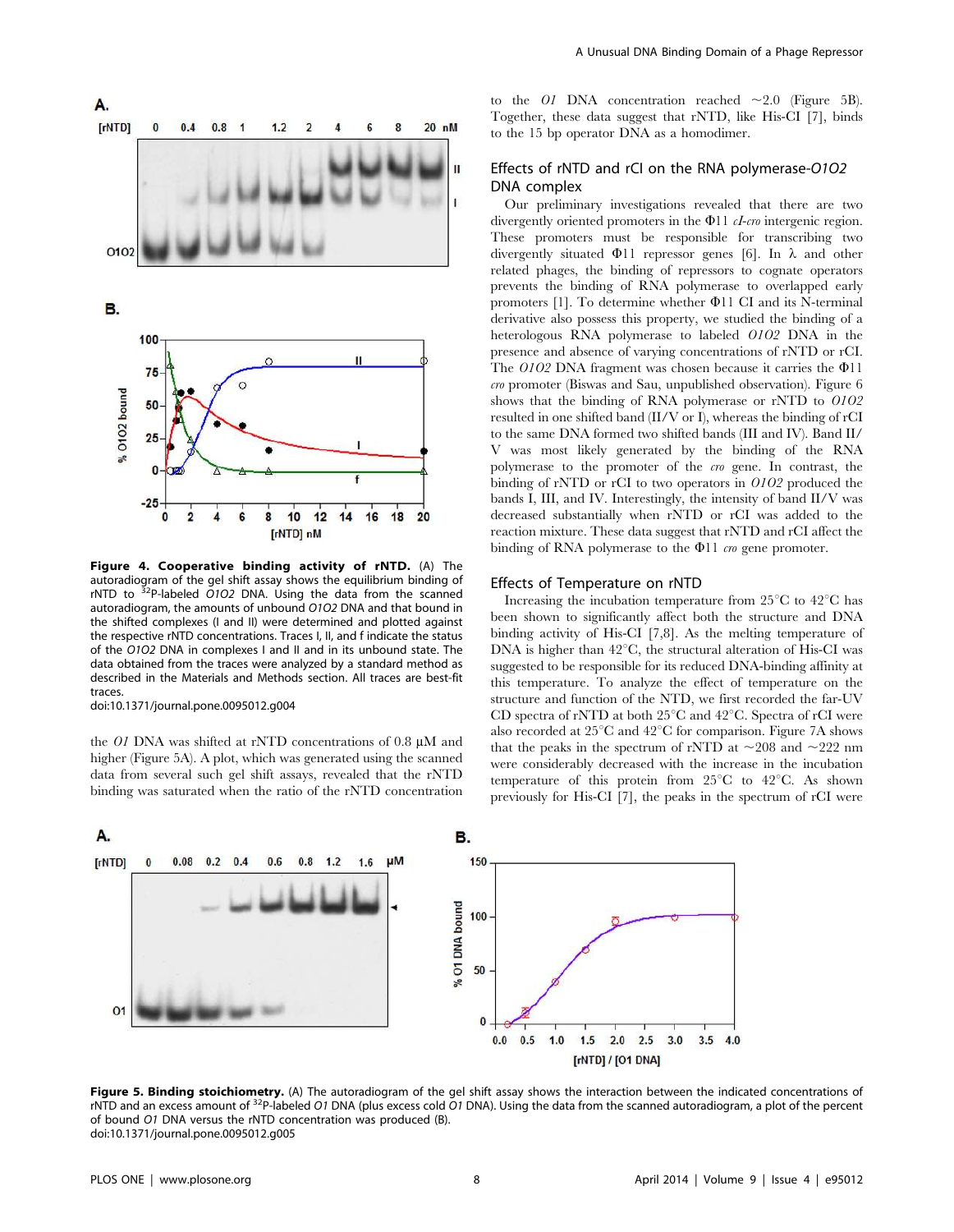

Figure 6. Effects of rNTD/rCI on the DNA binding activity of RNA polymerase. The autoradiograms of the gel shift assay show the interaction between <sup>32</sup>P-labeled O1O2 DNA and RNA polymerase [prepared with His- $\sigma^A$  and E. coli core RNA polymerase (RNAPc)] in the presence and absence of rNTD or rCI. The shifted bands indicated by II and V were formed by O1O2 DNA and RNA polymerase. In contrast, the shifted bands indicated by I and III/IV were produced by the binding of rNTD or rCI to O1O2 DNA. doi:10.1371/journal.pone.0095012.g006

also reduced at 42 $^{\circ}$ C. The alteration in the  $\alpha$ -helical structure of rNTD at  $42^{\circ}$ C (Figures 1C and 7A) has also been observed for the DNA-binding domains of other phage-specific repressors [44,45].

To determine whether the loss of secondary structure in rNTD at  $42^{\circ}$ C also affects its operator DNA binding activity, the equilibrium binding of this protein was studied with  $32P$ -labeled O1 DNA at  $42^{\circ}$ C by gel shift assay as described above. The autoradiogram showed that binding of rNTD to  $O1$  at  $42^{\circ}$ C was significantly less (Figure 7B, inset) than that observed at  $0^{\circ}$ C (Figure 1D). The plot of the percentage O1 DNA bound versus the rNTD concentration (generated using the data from the corresponding autoradiogram) revealed that the  $K<sub>D</sub>$  value for the rNTD-O1 DNA interaction was approximately 300 nM at  $42^{\circ}$ C. Additional gel shift assays and analyses showed that the  $K<sub>D</sub>$  value for the rCI-O1 DNA interaction was very similar at  $42^{\circ}$ C (Figure 7B and inset). The DNA binding affinities of rNTD and rCI at 42<sup>o</sup>C appeared to be nearly 99% less than those at 0<sup>o</sup>C.

We have demonstrated that rNTD forms homodimers in aqueous solution (Figures 1F and 1G). The N-terminal domains of various phage repressors (e.g., P22 C2, 434 CI, and  $\lambda$  CI) do not form dimers in solution, even at  $40-70 \mu M$  [10–12]. Conversely, the N-terminal domain of the 186 repressor forms dimers in solution, but its dimerization efficiency is approximately 10000 fold less than that of the intact repressor [14]. On the other hand, rNTD formed only dimeric molecules in solution, even at  $10 \mu M$ (Figure 2G). At equimolar concentrations, rCI existed as both monomers and dimers in solution, indicating that the dimerization ability of rNTD is not only higher than that of rCI but is also unusual in nature. The crystal structure of  $\lambda$  CI NTD was reported to harbor two NTD monomers, each carrying five helices  $(\alpha1-\alpha5)$ [23]. While  $\alpha$ 2 and  $\alpha$ 3 form the operator-binding HTH motif,  $\alpha$ 5 participates in the dimerization of  $\lambda$  CI NTD monomers. Four amino acid residues (I85, Y86, M88, and Y89) in the  $\alpha$ 5 helix of the  $\lambda$  CI NTD monomer are involved in the dimerization of this DNA-binding domain [23]. To identify the residues involved in the dimerization of rNTD and rCI, the amino acid sequence of  $\Phi$ 11 CI was aligned with that of  $\lambda$  CI (Figure 8A). Of the four residues, I85 and Y89 of  $\lambda$  CI aligned with I79 and Y83 of  $\Phi$ 11 CI, whereas M88 of  $\lambda$  CI aligned with I82 of  $\Phi$ 11 CI. These data suggest that I79, Y83, and M88 participate in the dimerization of rNTD. Additional analysis revealed that the region of  $\Phi$ 11 CI that encompasses amino acid residues 62 to 118 carries nearly 72% polar residues, whereas the equivalent region in  $\lambda$  CI harbors only  $\sim$ 55% polar residues. The excess polar residues in the C-terminal region of rNTD may contribute to the enhanced stability of the rNTD dimer by forming additional ionic/hydrogen bonds. Apart from the hydrophobic and polar residues, multiple H residues at the C-terminal end of rNTD may also have some role in its dimerization. The effects of H residues in this dimerization, however, may be very little, as a histidine tag at the C-terminal end of the N-terminal domain of the phage 186 repressor does not considerably stimulate its dimerization [14].

Our study has demonstrated for the first time that the operator DNA binding affinities of a full-length phage repressor and its Nterminal domain are similar. The degree of the DNA-binding affinity of rNTD has not been observed for the NTDs of the other phage repressors studied to date [10–12,14,19]. The retention of nearly full DNA binding activity in rNTD may arise from its ability to dimerize with high efficiency. A dimeric repressor usually employs its two DNA binding domains to interact with two adjacent major grooves of an operator DNA helix [1,4,23]. Such a complex is stabilized when the non-DNA binding domains of the



Figure 7. Effect of temperature on rNTD and rCI. (A) Far-UV CD spectra of rNTD and rCI at 25°C and 42°C. (B) Equilibrium binding of rNTD and rCI to O1 DNA at 42<sup>°</sup>C. Gel shift assays were performed at 42<sup>°</sup>C using varying concentrations of rNTD or rCI and 0.1 nM  $32P$ -labeled O1 DNA. Using the data from the scanned autoradiograms (inset), a plot of the percent of bound DNA versus the rNTD or rCI concentration was produced as described in Figure 1. doi:10.1371/journal.pone.0095012.g007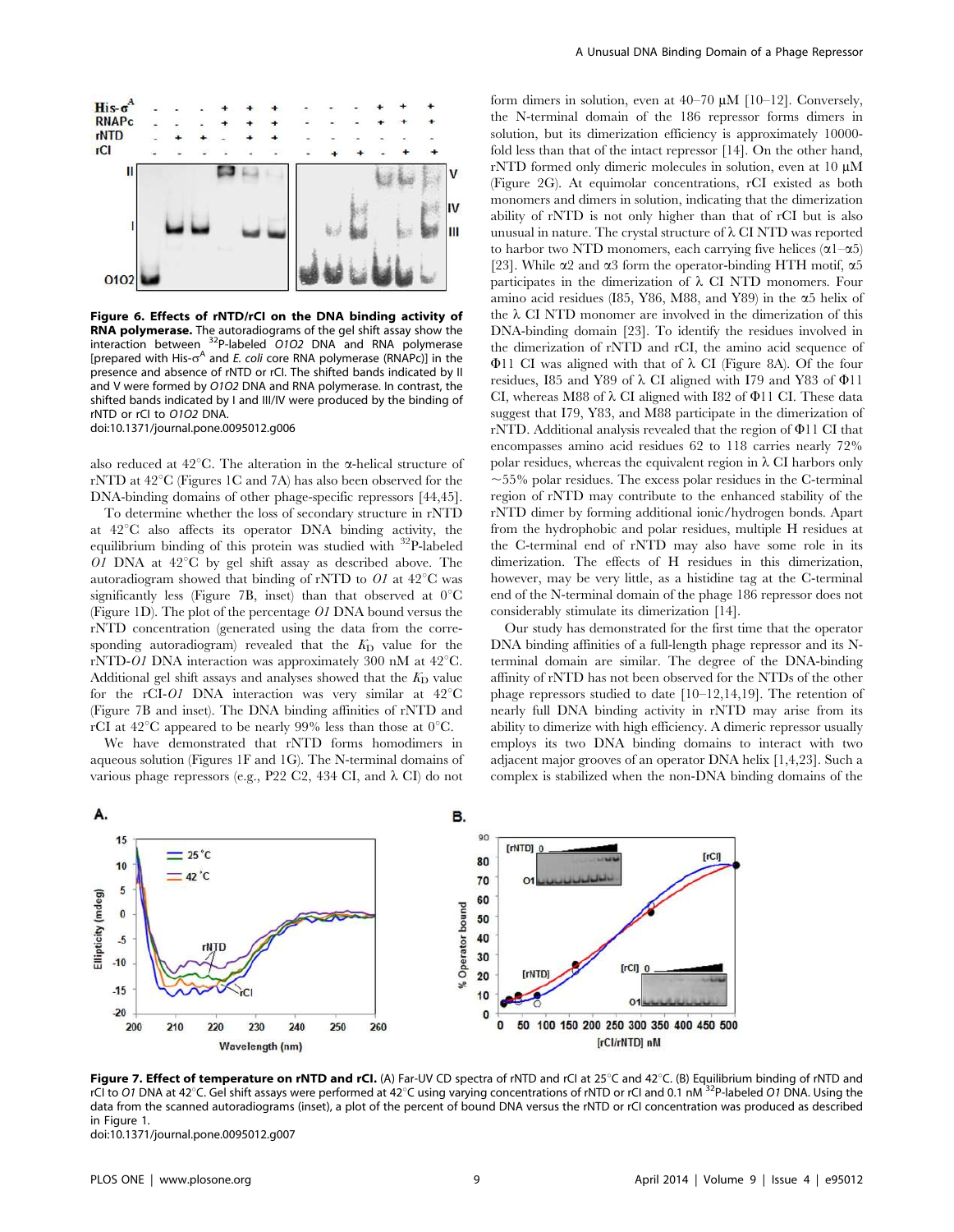

Figure 8. Structure of the O1 DNA-rNTD complex. (A) The amino acid sequences of a number of  $\lambda$  and  $\Phi$ 11 repressors were aligned using ClustalW. Identical, highly conserved, and weakly conserved residues are indicated by a star, colon and period, respectively. The  $\alpha$ -helices and  $\beta$ sheets, denoted by tubes and arrows, respectively, were adopted from the crystal structure of the N-terminal domain of the  $\lambda$  immunity repressor [23]. The residues involved in the dimerization of the N-terminal domain of the  $\lambda$  immunity repressor [23] are circled. (B) The structural model of the rNTD-O1 DNA complex, which was generated from our experimental data and analysis, indicates that two domains (formed by amino acid residues 1– 61, light green balls) of dimeric rNTD are positioned towards two adjacent major grooves on the O1 DNA helix. The monomers of the dimeric rNTD contact each other through amino acid residues 62–118 (denoted by a brown rod). The G bases that interact with the dimeric NTDs are circled. doi:10.1371/journal.pone.0095012.g008

dimeric repressor also interact with each other. The complex formed between dimeric rNTD and the operator DNA is possibly stabilized via a different mechanism. The region containing amino acid residues 62 –118 in the rNTD monomer likely possesses a self-association property that is similar to that of the C-terminal domain of the  $\Phi$ 11 repressor. As reported for the N-terminal domain of the  $\lambda$  repressor [23], the region encompassing amino acid residues 1–61 in the rNTD monomer may form a globular domain that can interact with a major groove produced by one half of the operator DNA helix. Similarly, a second globular domain from the other monomer of dimeric rNTD may interact with the adjacent major groove generated by the other half of the operator DNA helix. The putative structure of the dimeric rNTD-

operator DNA complex (Figure 8B) is supported by two lines of evidence. First, rNTD bound O1 operator DNA as a dimer (Figure 5). Second, the average size of each DMS-protected region of operator DNA in the presence of rNTD was larger than 10.5 bp (Figure 1B). These results indicate the participation of more than one full turn of B-DNA helix in the interaction with rNTD. Two globular domains of dimeric rNTD, therefore, might have attained a conformation that facilitated the interaction of its two HTH motifs with two adjacent major grooves of the O1 DNA helix. This conformation also revealed that four G bases (-33G, -35G, -41G and -43G) in O1 interact with rNTD from the front side of the helix, whereas -46G may do so from the back side of the helix. A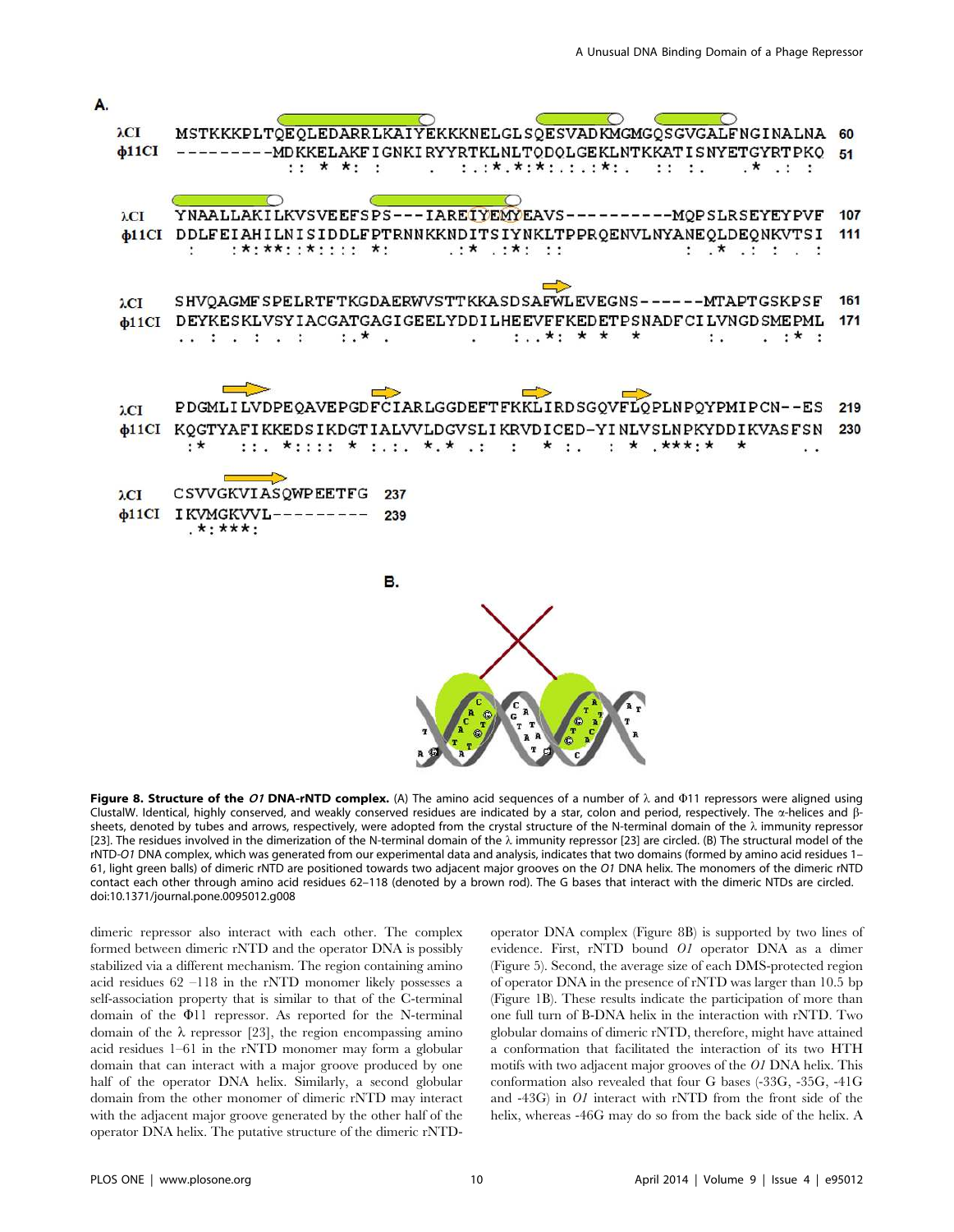similar scheme has been proposed for the interaction between  $\Phi$ 11 CI and the five G bases of O1 [8].

# Conclusion

Of the domains of  $\Phi$ 11 CI, the NTD is suggested to possess DNA binding activity, as it carries a putative HTH motif. The present investigation revealed that the  $\Phi$ 11 CI NTD exists as a dimer in solution even though the self-association property of CI was assumed to be in its CTD. Surprisingly, the DNA binding activity of the NTD appeared to be similar to that of full-length CI. To the best of our knowledge, the DNA binding domains of no other phage repressors have shown such dimerization and DNA binding abilities. Although they are structurally different, the NTD and full-length CI were both able to bind to two adjacent major grooves of an operator DNA helix. In addition, both proteins affected the binding of RNA polymerase to the operator sites overlapped with the putative phage promoter.

#### References

- 1. Oppenheim AB, Kobiler O, Stavans J, Court DL, Adhya S (2005) Switches in bacteriophage lambda development. Annu Rev Genet 39:409–429.
- 2. Hatfull GF (2010) Mycobacteriophages: genes and genomes. Annu Rev Microbiol 64: 331–356.
- 3. Heinrich J, Velleman M, Schuster H (1995) The tripartite immunity system of phages P1 and P7. FEMS Microbiol Rev 17: 121–126.
- 4. Johnson AD, Poteete AR, Lauer G, Sauer RT, Ackers GK, et al. (1981) lambda Repressor and cro-components of an efficient molecular switch. Nature 294:  $217 - 223$
- 5. Campbell A (1994) Comparative molecular biology of lambdoid phages. Annu Rev Microbiol 48:193–222.
- 6. Iandolo JJ, Worrell V, Groicher KH, Qian Y, Tian R, et al. (2002) Comparative analysis of the genomes of the temperate bacteriophages phi 11, phi 12 and phi 13 of Staphylococcus aureus 8325. Gene 289: 109–118.
- 7. Das M, Ganguly T, Chattoraj P, Chanda PK, Bandhu A, et al. (2007) Purification and characterization of repressor of temperate S. aureus phage phi11. J Biochem Mol Biol 40: 740–748.
- 8. Ganguly T, Das M, Bandhu A, Chanda PK, Jana B, et al. (2009) Physicochemical properties and distinct DNA binding capacity of the repressor of temperate Staphylococcus aureus phage phi11. FEBS J 276: 1975–1985.
- 9. Das M, Ganguly T, Bandhu A, Mondal R, Chanda P K, et al. (2009). Moderately thermostable Cro repressor of the temperate S. aureus phage  $\Phi11$ possessed novel DNA-binding capacity and physicochemical properties. BMB Rep 42: 160–165.
- 10. Pabo CO, Sauer RT, Sturtevant JM, Ptashne M (1979) The lambda repressor contains two domains. Proc Natl Acad Sci USA 76: 1608–1612.
- 11. De Anda J, Poteete AR, Sauer RT. (1983) P22 c2 Repressor Domain Structure and Function. J Biol Chem. 258: 10536–10542.
- 12. Anderson JE, Ptashne M, Harrison SC (1987) Structure of the repressoroperator complex of bacteriophage 434. Nature 326: 846–852.
- 13. Carlson PA, Koudelka GB (1994). Expression,purification, and functional characterization of the carboxyl-terminal domain fragment of bacteriophage 434 repressor. J Bacteriol 176: 6907–6914.
- 14. Shearwin KE, Dodd IB, Egan JB. (2002) The helix-turn-helix motif of the coliphage 186 immunity repressor binds to two distinct recognition sequences. J Biol Chem 277: 3186–3194.
- 15. Bell CE, Lewis M (2001) Crystal structure of the lambda repressor C-terminal domain octamer. J Mol Biol 314:1127–1136.
- 16. Pinkett HW, Shearwin KE, Stayrook S, Dodd IB, Burr T, et al. (2006) The structural basis of cooperative regulation at an alternate genetic switch. Mol Cell. 21: 605–615.
- 17. Pedersen M, Lo Leggio L, Grossmann JG, Larsen S, Hammer K (2008) Identification of quaternary structure and functional domains of the CI repressor from bacteriophage TP901-1. J Mol Biol 376: 983-996.
- 18. Bell CE, Frescura P, Hochschild A, Lewis M (2000) Crystal structure of the lambda repressor C-terminal domain provides a model for cooperative operator binding. Cell 101: 801–811.
- 19. Frandsen KH, Rasmussen KK, Jensen MR, Hammer K, Pedersen M, et al. (2013) Binding of the N-Terminal Domain of the Lactococcal Bacteriophage TP901-1 CI Repressor to Its Target DNA: A Crystallography, Small Angle Scattering, and Nuclear Magnetic Resonance Study. Biochemistry 52: 6892– 6904.

# Supporting Information

# Table S1 Bacterial strains and plasmids used in the study.

(DOCX)

Table S2 Particulars of the oligonucleotides used. (DOCX)

#### Acknowledgments

The authors thank Dr. M. Pal (Bose Institute, India) and Ms. C. Redfern (Wake Forest University, USA) for critically reading and rectifying the manuscript. We also thank Mr. A. Banerjee, Mr. J. Guin, and Mr. M. Das for their excellent technical support. Mr. A. Biswas and Mr. S. Mandal received a Senior Research Fellowship and a Junior Research Fellowship, respectively, from the Council of Scientific and Industrial Research (Government of India).

# Author Contributions

Conceived and designed the experiments: AB SS. Performed the experiments: AB SM. Analyzed the data: SS AB. Wrote the paper: SS.

- 20. Mondragón A, Subbiah S, Almo SC, Drottar M, Harrison SC (1989) Structure of the amino-terminal domain of phage 434 repressor at 2.0 Å resolution. J Mol Biol 205: 189–200.
- 21. Neri D, Billeter M, Wüthrich K (1992) Determination of the nuclear magnetic resonance solution structure of the DNA-binding domain (residues 1 to 69) of the 434 repressor and comparison with the X-ray crystal structure. J Mol Biol 223: 743–767.
- 22. Sevilla-Sierra P, Otting G, Wüthrich K (1994) Determination of the nuclear magnetic resonance structure of the DNA-binding domain of the P22 c2 repressor (1 to 76) in solution and comparison with the DNA-binding domain of the 434 repressor. J Mol Biol 235: 1003–1020.
- 23. Pabo CO, Lewis M (1982). The operator-binding domain of lambda repressor: structure and DNA recognition. Nature 298: 443–447.
- 24. Jordan SR, Pabo CO (1988) Structure of the lambda complex at 2.5 Å resolution: details of the repressor-operator interactions. Science 242: 893–899.
- 25. Beamer LJ, and Pabo CO (1992) Refined 1.8 Å crystal structure of the  $\lambda$ repressor-operator complex. J Mol Biol 227:  $177-196$ .
- 26. Aggarwal AK, Rodgers DW, Drottar M, Ptashne M, Harrison SC (1988) Recognition of a DNA operator by the repressor of phage 434: a view at high resolution. Science 242: 899–907.
- 27. Watkins D, Hsiao CL, Woods KK, Koudelka GB, Williams LD (2008) P22 c2 repressor-operator complex: Mechanisms of direct and indirect readout. Biochemistry 47: 2325–2338.
- 28. Shimon LJ, Harrison SC (1993) The phage 434 OR2/R1-69 complex at 2.5 A resolution. J Mol Biol. 232: 826–38.
- 29. McCallum N, Hinds J, Ender M, Berger-Bächi B, Stutzmann Meier P (2010) Transcriptional profiling of XdrA, a new regulator of spa transcription in Staphylococcus aureus. J Bacteriol. 192: 5151–64.
- 30. Jensen SO, Apisiridej S, Kwong SM, Yang YH, Skurray RA, et al. (2010) Analysis of the prototypical Staphylococcus aureus multiresistance plasmid pSK1. Plasmid. 64: 135–42.
- 31. Li Z, Stevens DL, Hamilton SM, Parimon T, Ma Y, et al. (2011) Fatal S. aureus hemorrhagic pneumonia: genetic analysis of a unique clinical isolate producing both PVL and TSST-1. PLoS One. 6: e27246.
- 32. Kiely PD, O'Callaghan J, Abbas A, O'Gara F (2008) Genetic analysis of genes involved in dipeptide metabolism and cytotoxicity in Pseudomonas aeruginosa PAO1. Microbiology. 154: 2209–18.
- 33. Newman JA, Rodrigues C, Lewis RJ (2013) Molecular basis of the activity of SinR protein, the master regulator of biofilm formation in Bacillus subtilis. J Biol Chem. 288: 10766–78.
- 34. Sambrook J, Russell DW (2001) Molecular Cloning: A Laboratory Manual. 3rd ed., Cold Spring Harbor Laboratory Press, CSH, New York.
- 35. Ausubel FM, Brent R, Kingston RE, Moore DD, Seidman JG, et al. (1998) Current Protocols in Molecular Biology. John Wiley & Sons, Inc., USA.
- 36. Bradford MM (1976) A rapid and sensitive method for the quantitation of microgram quantities of protein utilizing the principle of protein-dye binding, Anal Biochem72: 248–254.
- 37. Mondal R, Ganguly T, Chanda PK, Bandhu A, Jana B, et al. (2010). Stabilization of the primary sigma factor of Staphylococcus aureus by core RNA polymerase. BMB Rep 43: 176–181.
- 38. Creighton TE (1997) Protein Structure: A Practical Approach, 2nd ed., IRL Press at Oxford University Press, New York.
- 39. Bohm G, Muhr R, Jaenicke R (1992) Quantitative analysis of protein far UV circular dichroism spectra by neural networks. Protein Eng 5: 191–195.